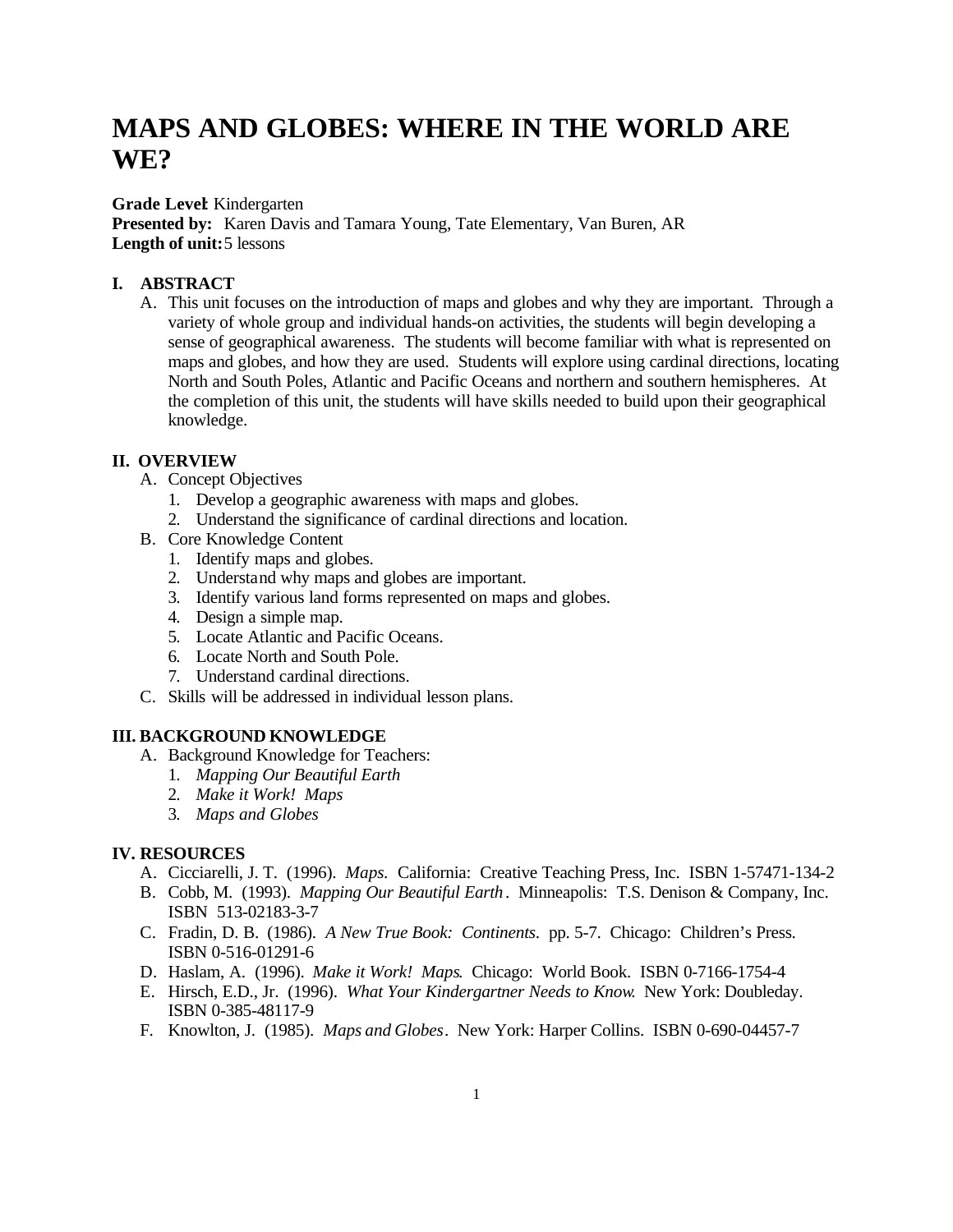### **V. LESSONS**

### **A. Lesson One: What is a Map?**

- 1. Daily Objectives
	- a. Lesson Content
		- i. Maps: what they are and how we use them
	- b. Concept Objective
		- i. Develop a geographic awareness with maps
	- c. Skill Objectives
		- i. Identify a map.
		- ii. Understand why we need maps.
		- iii. Design a simple map.
- 2. Materials
	- a. various kinds and sizes of maps
	- b. a copy of *Maps*
	- c. chart paper
	- d. markers
	- e. K-W-L chart (Appendix A)
	- f. "My bedroom" map (Appendix B)
- 3. Key Vocabulary
	- a. map
- 4. Procedures
	- a. Begin K-W-L chart on maps and globes (Appendix A). Ask students "What do you know about maps?"
	- b. Record responses on chart. Accept any response.
	- c. Show students various types of maps. Discuss that a map is a drawing that shows all or a part of an area, such as the earth.
	- d. Discuss why we need maps. Maps help us answer questions like "How far away is it?" or "Where do I go from here?"
	- e. Read a copy of *Maps.*
	- f. As a whole group activity, illustrate a map of the classroom on chart paper or blackboard. Recall that a map shows all or part of an area.
- 5. Evaluation/Assessment
	- a. As a home connection activity, students will design a simple map of their bedroom (Appendix B). Students will return, display, and share maps on the following school day.

## **B. Lesson Two: Two Kinds of Maps**

- 1. Daily Objectives
	- a. Lesson Content
		- i. Identify various land forms represented on maps and globes.
		- ii. Understand why maps and globes are important.
	- b. Concept Objective
		- i. Develop a geographical awareness with maps.
	- c. Skill Objectives
		- i. Students will be able to compare and contrast physical and political maps.
		- ii. Students will observe and identify the use of color and line in physical and political maps.
- 2. Materials
	- a. various examples of political and physical maps
	- b. "Maps" bulletin board (Appendix C)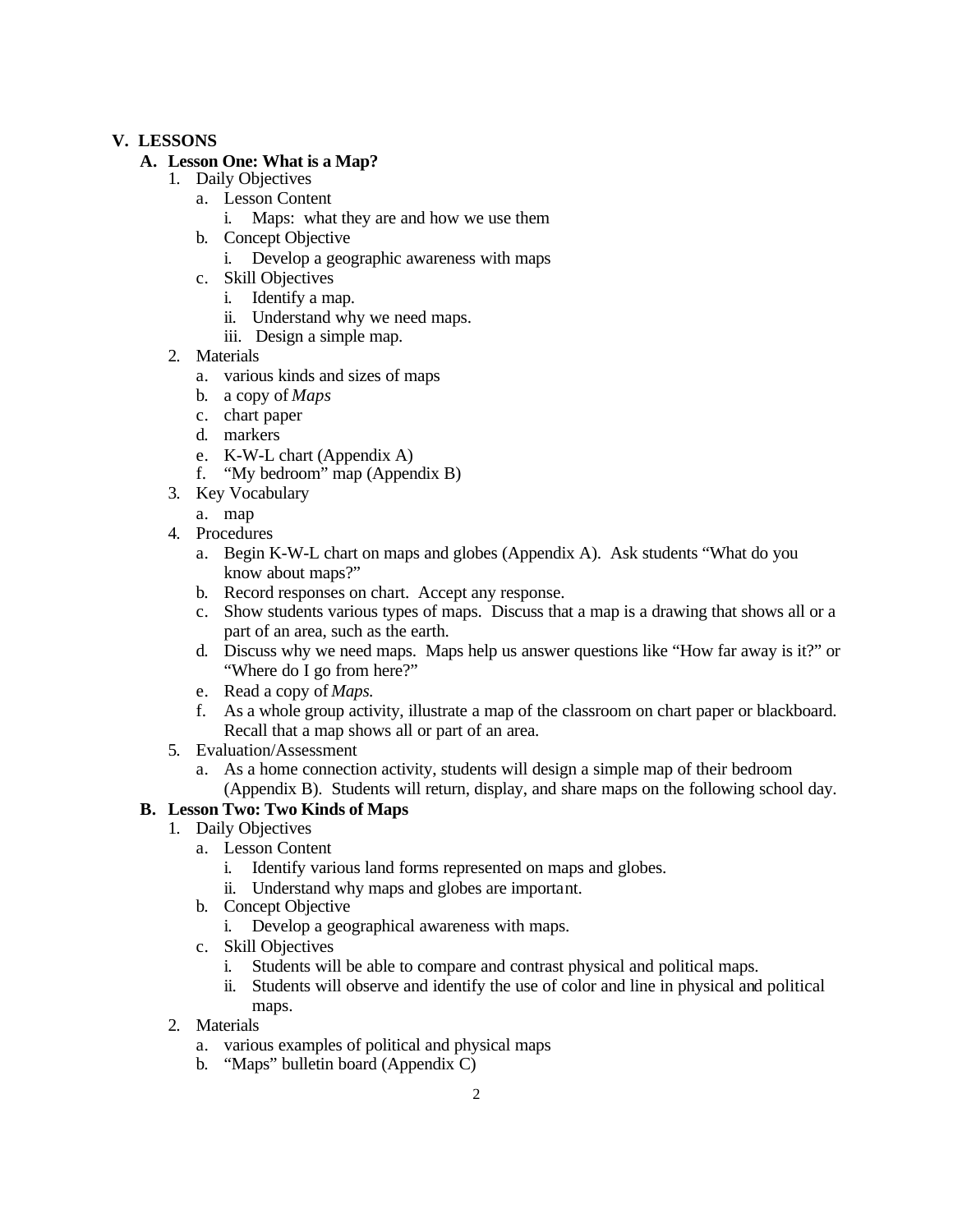- c. magazines
- d. newspapers
- e. old phone books
- f. scissors
- g. glue sticks
- 3. Key Vocabulary
	- a. physical map
	- b. political map
	- c. color
	- d. line
- 4. Procedures
	- a. Review previous lesson on what a map is and why they are important.
	- b. Refer to K-W-L chart. Record any new information or questions. Allow students to give new learning to be recorded.
	- c. In a whole group, show students an example of a political and physical map. Discuss the similarities and differences of the two types. Define physical map as a map that shows natural features, such as rivers, lakes, mountains, etc. Define political map as a map that shows man-made features such as highways, roads, railroads, state boundaries, etc.
	- d. Indicate the use of color and line to represent areas on the maps. (Refer to *What Your Kindergartner Needs to Know* pp. 156-162). Allow students to make predictions about what might be represented by the color and line areas.
	- e. Have students search for maps from different resources such as magazines, newspapers, old phonebooks, etc. Instruct students to cut out their map.
- 5. Evaluation/Assessment
	- a. Gather students and their maps around the bulletin board (Appendix D). Let students decide whether the map is political or physical. Ask students questions to check for understanding such as: "What are some things you see on your map?" and "What kind of map has those features, political or physical?" Ask students if some maps belong to both groups. Explain that these maps are physical and political. Let each student glue his/her map under the appropriate heading on the bulletin board.

## **C. Lesson Three: Globes: A Model of Earth**

- 1. Daily Objectives
	- a. Lesson Content
		- i. Identify globes and what they represent.
		- ii. Locate North and South Pole
	- b. Concept Objective
		- i. Develop a geographic awareness with globes.
	- c. Skill Objectives
		- i. Identify a globe as a model of the earth.
		- ii. Locate and label three parts of globe: North Pole, South Pole, equator.
		- iii. Introduce students to northern and southern hemispheres.
- 2. Materials
	- a. a copy of *Mapping Our Beautiful Earth*
	- b. a copy of *What Your Kindergartner Needs to Know*
	- c. globe
	- d. models (i.e.; toy car, doll, toy ship, toy airplane)
	- e. clay
	- f. pencils
	- g. small self-adhesive notes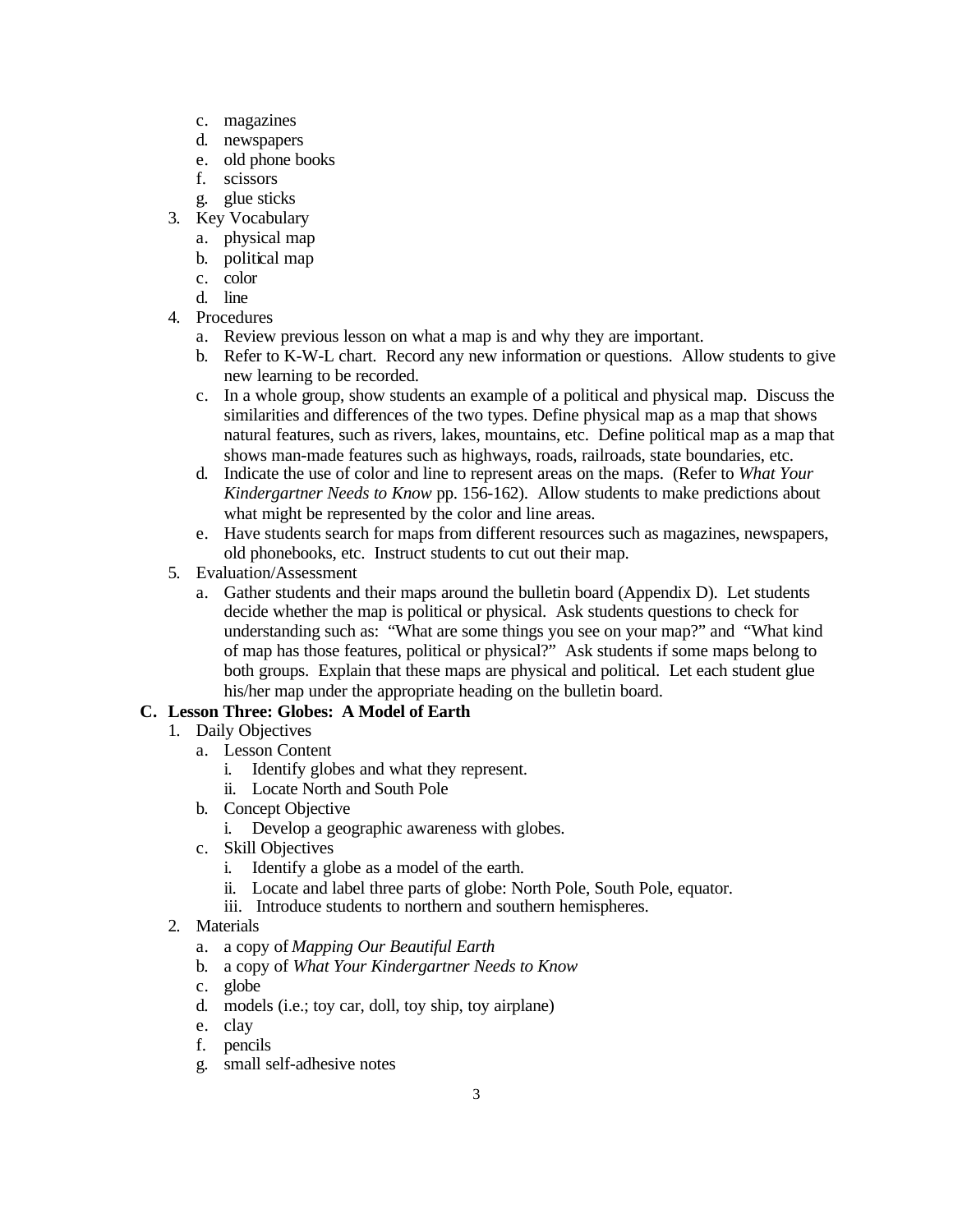- h. markers
- i. plastic knife
- j. crayons
- k. "empty circle" (Appendix D)
- 3. Key Vocabulary
	- a. model
	- b. globe
	- c. equator
	- d. North Pole
	- e. South Pole
- 4. Procedures
	- a. Review maps form previous lesson. Refer to K-W-L chart. Tell students they will be learning about a special kind of map today.
	- b. Refer to p. 119 of *What Your Kindergartner Needs to Know*. In a whole group, show students various examples of models (i.e., toy cars, boats, airplanes, cars, etc.) Define a model as a small object that represents a larger object.
	- c. Show students a globe. Discuss the globe as a round model of the earth.
	- d. Ask students to examine the globe and give words to describe what they see on the globe. Record the student's responses on small self-adhesive notes and stick them to the appropriate parts of the globe (adapted from *Mapping Our Beautiful Earth* p.14.).
	- e. Give each child a piece of clay. Have student shape the clay into a small model of the earth. Using the globe as an example, help the children find the North and South Poles and indicate these with a pencil point. Let each child mark the equator on his/her earth with the pencil. Instruct students to cut each earth in half through the equator with a plastic knife to form the northern and southern hemispheres. Introduce to students that the top half is named the Northern Hemisphere. This is where the North Pole is located. The bottom half is named the Southern Hemisphere. This is where the South Pole is located (adapted from *Mapping Our Beautiful Earth* p. 14.).
- 5. Evaluation/Assessment
	- a. Give each child a copy of an empty circle (Appendix D). The student should color and label three parts of a globe: North Pole, South Pole and equator (N for North Pole, S for South Pole, line across the middle for equator).

## **D. Lesson Four: Map Directions**

- 1. Daily Objectives
	- a. Lesson Content
		- i. Locate North and South Pole.
		- ii. Understand cardinal directions.
	- b. Concept Objectives
		- i. Develop a geographic awareness with maps and globes.
		- ii. Understand the significance of cardinal directions and location.
	- c. Skill Objectives
		- i. Students will identify cardinal directions on a map and/or globe.
		- ii. Students will be aware that all things on earth are in a certain direction related to where the students are now.
- 2. Materials
	- a. teacher created map of local landmarks, city, playground, school, etc., with transparency
	- b. globe
	- c. Appendix E
	- d. crayons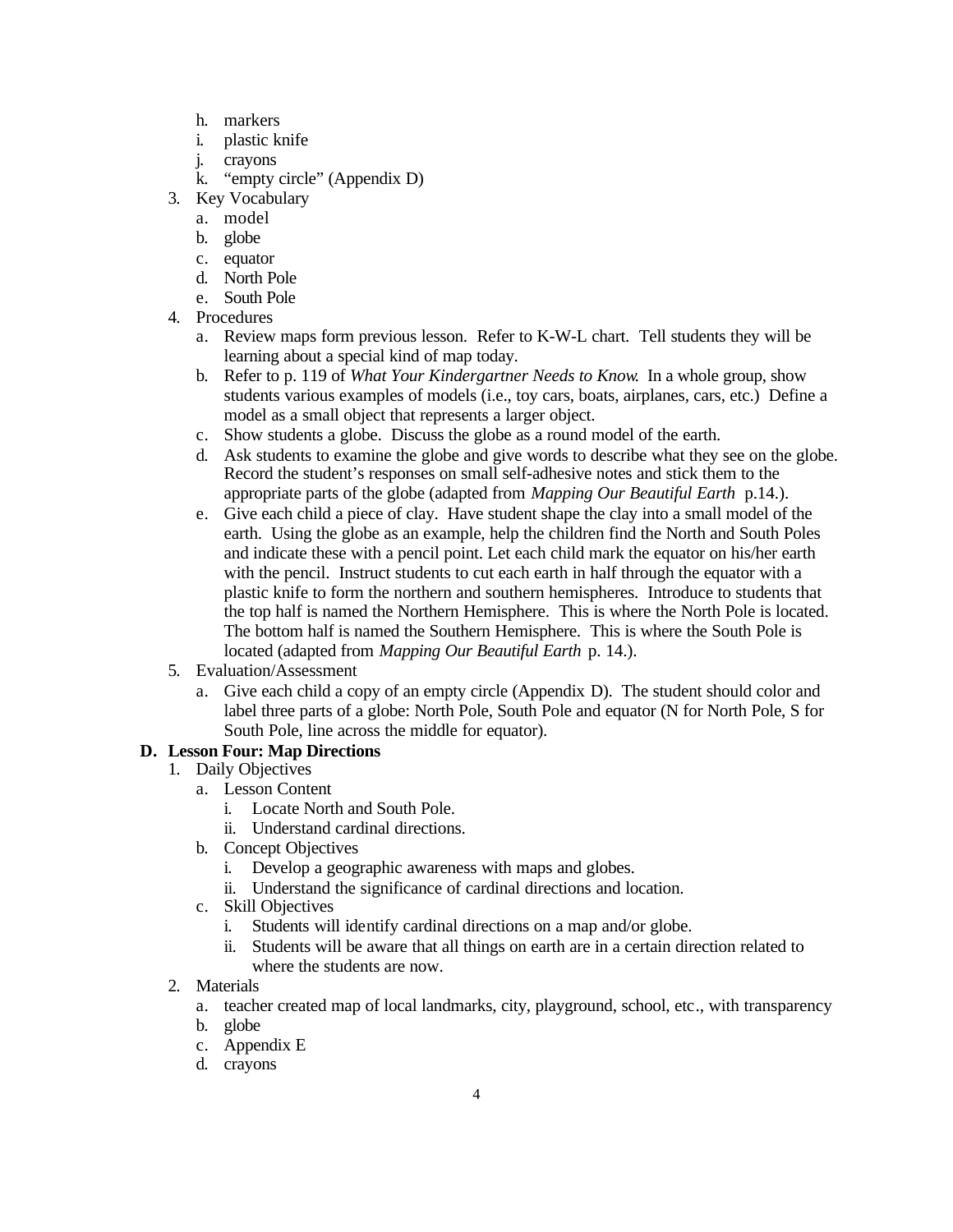- e. a copy of *What Your Kindergartner Needs To Know*
- f. political maps
- g. physical maps
- 3. Key Vocabulary
	- a. direction
	- b. north
	- c. south
	- d. east
	- e. west
- 4. Procedures
	- a. Display a globe and maps.
	- b. Ask review questions such as: What are the names of these objects? What are they used for? Which one is a model of the earth? How are they different?
	- c. Refer to the political and physical maps. Review characteristics of each. During the review, update the K-W-L chart.
	- d. Distribute copies of a map constructed by the teacher of some area relative to the children (i.e. local landmark, city, playground, school building, or classroom). As a group, decide whether it is physical or political. Allow students time to guess what area the map represents.
	- e. Discuss with students that we can use maps to find where we want to go. Tell students that they will be looking at the directions on a map, and that direction means which way you are going. Say: The four main directions are north, south, east and west. Refer to globe and say: North is toward the North Pole; south is toward the South Pole; east is where the sun appears in the morning; west is where the sun sets at night.
	- f. Make an overhead transparency of the created map. In a whole group setting, use directional vocabulary to guide students to locate certain points on the map. For example: Move your finger north to find the slide. Move your finger west to find the flagpole, etc. Provide sufficient examples to insure student understanding of cardinal directions.
- 5. Evaluation/Assessment
	- a. Distribute copies of Appendix E. Say: Here's a picture of a car. There is something near the car on each side. Which direction is each item in relation to the car? If the car travels north, what will it run into? Draw a line with a blue crayon to the object the car will run into.
	- b. Repeat the procedure for each cardinal direction using a different color crayon each time. This will allow for easy assessment.

## **E. Lesson Five: Land and Water**

- 1. Daily Objectives
	- a. Lesson Content
		- i. Locate Atlantic and Pacific Oceans.
		- ii. Identify various land forms represented on maps and globes.
	- b. Concept Objective
		- i. Develop a geographic awareness with maps and globes.
	- c. Skill Objectives
		- i. Students will understand water and land are represented on a globe and/or map.
		- ii. Students will be introduced to the fact that large areas of water are called oceans and large areas of land are called continents.
		- iii. Students will locate the Atlantic and Pacific Oceans on a map and/or globe.
- 2. Materials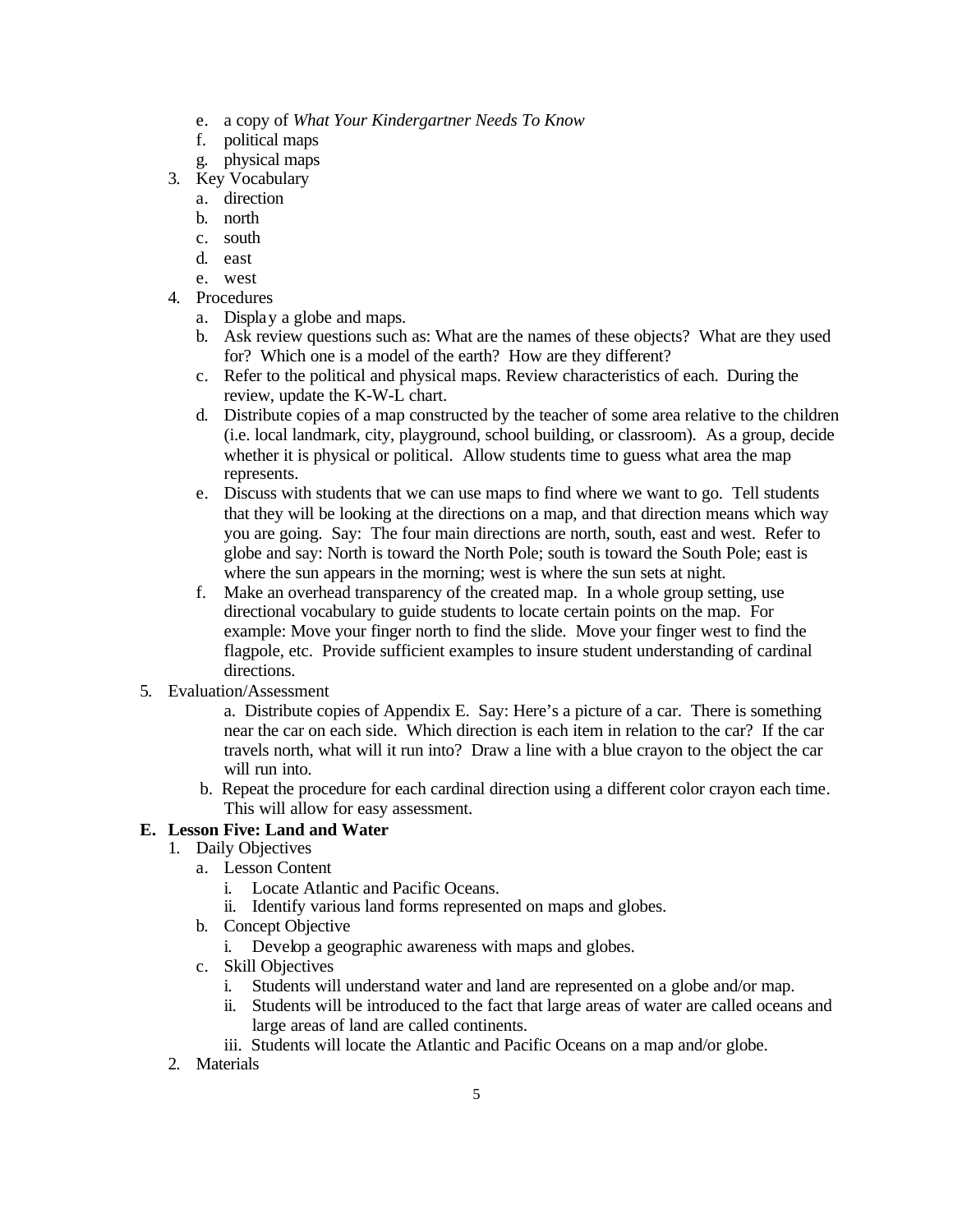- a. globe
- b. water colors
- c. crayons
- d. scissors
- e. glue sticks
- f. world map
- g. excerpt from *Continents*
- h. "Ocean" poem
- i. "land and water map" (Appendix F)
- 3. Key Vocabulary
	- a. Atlantic Ocean
	- b. Pacific Ocean
	- c. continent
	- d. ocean
- 4. Procedures
	- a. Display globe and/or world map.
	- b. Check for comprehension by asking review questions such as: Can anyone tell me what they have learned about maps and globes? What are maps and globes used for? Which one of these objects is a model of the earth?
	- c. Instruct students to observe the globe and/or world map for color. Ask students what colors they see. Ask students for their opinion of what the "blue" on the globe or world map represents. Question students about what the "green" or "brown" patches represent. After students recognize that blue represents water, and green or brown represents land, inform students that maps and globes show where land and water are located.
	- d. Refer to pages 5-7 of *A New True Book: Continents*. Reiterate that large bodies of water are called oceans and large areas of land are called continents.
	- e. Draw student's attention to the oceans. Emphasize that the two largest oceans are the Atlantic and Pacific Oceans. Indicate where they are located on the map and globe. Point out that there are also two smaller oceans called the Indian and Arctic Oceans. Tell students that they will be learning a new poem today to help them remember the names of all four oceans.
	- f. "Ocean" Poem P is for Pacific Ocean the largest of the four. A is for Atlantic Ocean with its sandy shores. I is for Indian Ocean the one down below. A is for Arctic Ocean
		- with its ice and snow.
	- g. Once students are familiar with the poem, refocus their attention on the K-W-L chart used throughout the previous lessons. Review chart allowing students to correct any misinformation, answer any remaining questions, and record new learning.
- 5. Evaluation/Assessment
	- a. Students will complete a color resist map. Provide each student with a copy of Appendix F. (Appendix F is a drawing of the Pacific Ocean, Atlantic Ocean, North America, and South America with identifying labels to cut and glue.)
	- b. Instruct students to cut and glue labels on the appropriate ocean.
	- c. Instruct students to color land masses green or brown, and paint entire map with blue